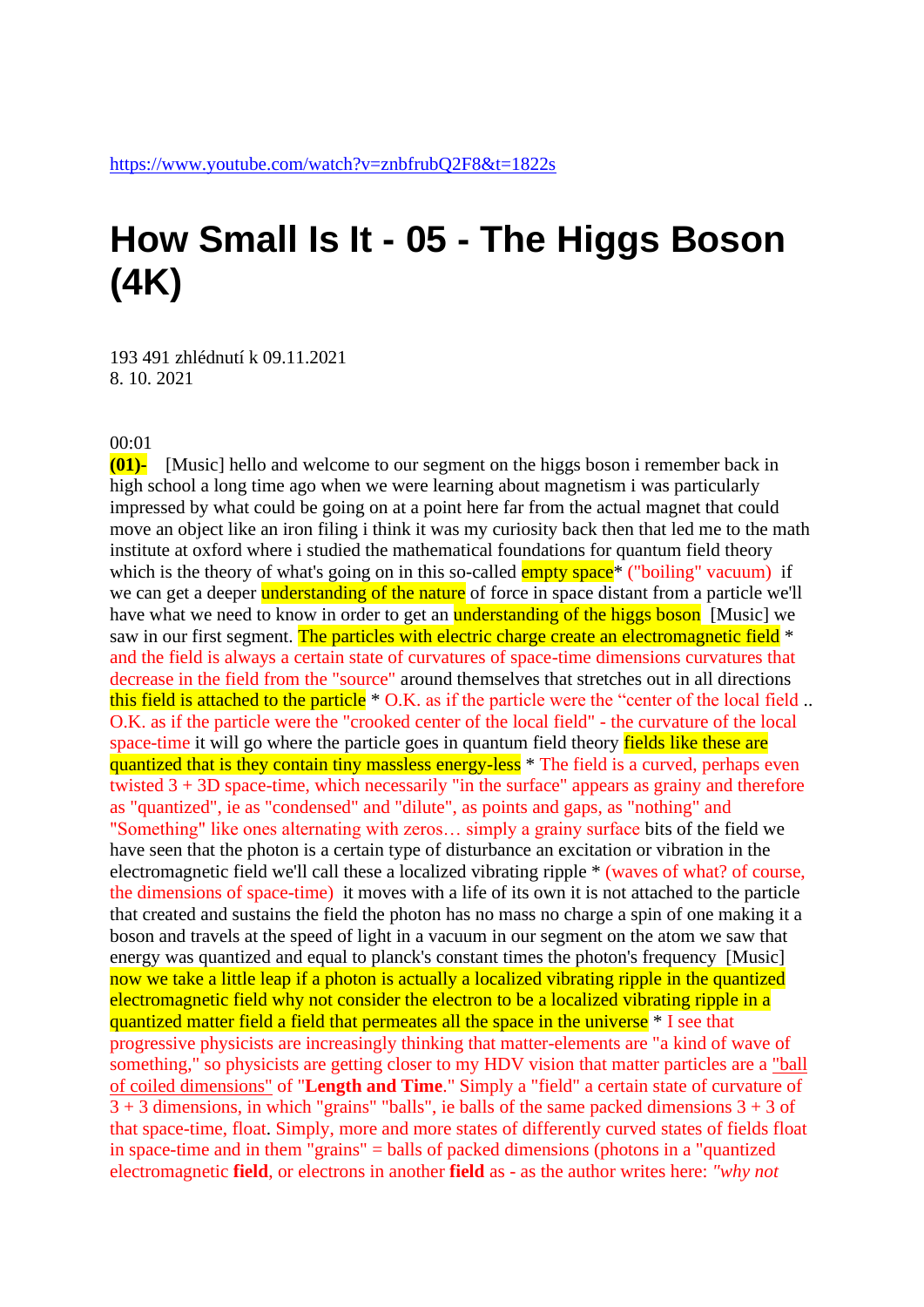*consider "*- local vibrating waves for packed packages, it is simply a package of coiled dimensions of the  $3 + 3$  space-time continuum, which is here in the form of the smallest curvatures such as "mesh, raster, web". ..., The  $3 + 3D$  state vibrates as an electromagnetic field**,** sometimes a gravitational field, sometimes a weak field, sometimes as a quark field, then a higgs-field, and these are still states with different curvatures of dimensions that float "in themselves". I do not understand that physicists do not deal with this, nor do they read (even intentionally do not read) that "fields" can be various curved states of "THE SAME" space-time and which "particles" (photons, electrons, muons, neutrinos, etc.) "float". etc. as "packages" of coiled dimensions of the same space-time.). Is the HDV so terribly big "gigantic phantasmagoria" as they curse me and very disgustingly humiliate my opponents ???? - - Of course, there are no reasons, let alone evidence [Music] this is not as odd as it might look in our first segment on the microscopic we saw the wave properties of the electron \* I do not know why it is not possible to observe in real nature even "balls of coiled dimensions" ???, only to "observe" how they "sway in the waves" .. because "dimensions" cannot be observed with anything ... only "crooked dimensions" just like, ie in a state of matter or field and in the second segment on the atom we saw that its behavior is described by the schrodinger wave equation \*The "successor of Schroeders" has not yet been found to write a "package" equation. I have already indicated these visions at [http://www.hypothesis](http://www.hypothesis-of-universe.com/index.php?nav=e)[of-universe.com/index.php?nav=e](http://www.hypothesis-of-universe.com/index.php?nav=e) , if I were a mathematician for a long time there would be a new theory and in our third segment on elementary particles we saw how electrons and positrons can be materialized at any point in space \* it's not a "point" it's a "ball" of coiled dimensions!!! what's happening is that the photon has disturbed the electron field to the point that it generates the kinds of waves that constitute electron particles \* you say: "photon disturbed the field" that by "disturbing it", this "disturbed" field generates electrons - but you are not blind, deaf and stupid, that's exactly it: a photon as a ball of packed dimensions when it "hits" the field (curved dimensions) electron, changes the curvature of the field dimensions and generates another packet, otherwise packed packet, ie electron.

[http://www.hypothesis-of-universe.com/docs/eh/eh\\_076.pdf](http://www.hypothesis-of-universe.com/docs/eh/eh_076.pdf) ; [http://www.hypothesis-of-](http://www.hypothesis-of-universe.com/docs/eg/eg_045.pdf)

[universe.com/docs/eg/eg\\_045.pdf](http://www.hypothesis-of-universe.com/docs/eg/eg_045.pdf) ; [http://www.hypothesis-of-](http://www.hypothesis-of-universe.com/docs/eh/eh_048.pdf)

[universe.com/docs/eh/eh\\_048.pdf](http://www.hypothesis-of-universe.com/docs/eh/eh_048.pdf) ; [http://www.hypothesis-of-](http://www.hypothesis-of-universe.com/docs/eh/eh_069.pdf)

[universe.com/docs/eh/eh\\_069.pdf](http://www.hypothesis-of-universe.com/docs/eh/eh_069.pdf) ; These were all my attempts to find and search for "packages" of coiled dimensions for bosons (it certainly sounds like speculation, but intuition is needed for the search) a convenient way to illustrate elementary particle interactions is to use feynman diagrams invented by richard feynman in 1948 straight lines are for fermions squiggly lines are for forced particles bosons and the back arrow on a fermion indicates an antiparticle. This is what quantum field theory is all about these fields generate particles \* The homogeneous Euclidean flat field is a bare raster of space-time. If space-time  $3 + 3D$  were quantized, it means that the flatness and homogeneity change to the "ripple" of the dimensions or to the variability of the curvatures of the dimensions… and in the Planck size scale it must be the "foam" of the dimensions in which the quantum "floats" = clusters = packages and... and… and what ?, but packed dimensions into balls. This is the basic idea of the construction of elementary particles. (an idea for which I am frequented by a giant with gigantic phantasmagoria) (if it was phantasmagoria, why don't they give strong counter-arguments?) you can't have a particle without a field and every field will have its particle elementary bosons force particles require force fields elementary fermions matter particles require matter fields in modern physics there is no such thing as empty space fields pervade space they are a condition or property of space you can't have space without fields \* And again and again to the point of frostbite: if  $3 + 3D$  space-time is non-curved, it is Euclidean flat, it shows no fields. The field is then a certain curvature of the "selected" dimensions from x, y, z, t1, t2, t3. For each field there are different curved dimensions and with different curvature; bosons then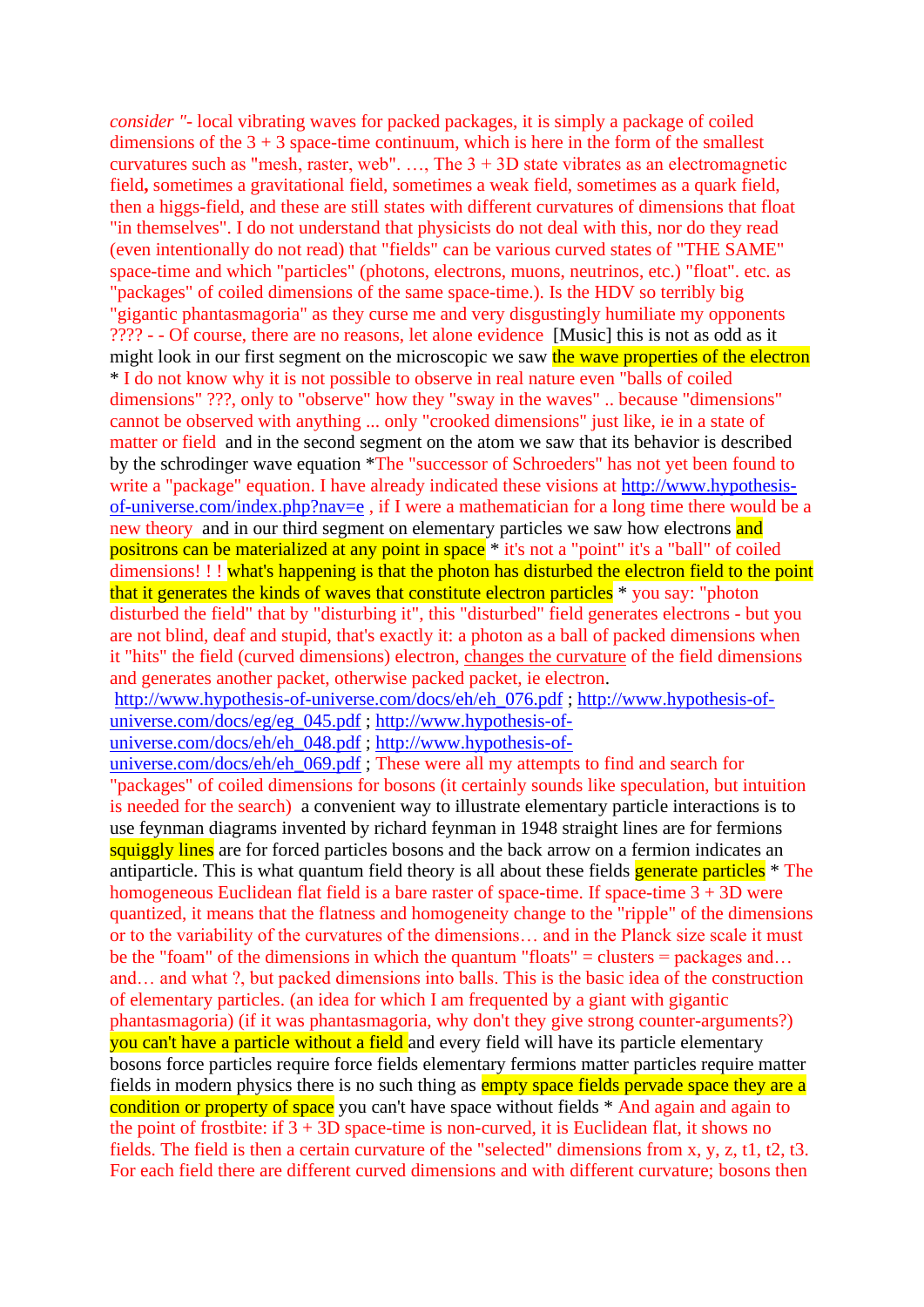"packs" for these fields, thus "as vibrant mini-sites" of this field [Music] here's a couple of examples of how this electromagnetic force works when two electrons approach each other their charge generates a disturbance in the electromagnetic field this disturbance pushes them apart \* into each other, ie into a package with higher curvature of dimensions, they are elementary packages with a certain "coiling" of dimensions, and somehow these coiling cannot be "fitted" ((I'm not a mathematician, but smart people can imagine that))); electron with a positron, on the other hand, annihilate because their curvatures "cancel each other out", ie straighten up and "leave a flat cp" after them, or they do not cancel out and, conversely, generate two other opposite packets with different curvature packing and their paths are bent outward the same is true if an electron and a positron pass near each other the disturbance in this case is similar in type but different in its details with the result that the oppositely charged electron and positron are attracted to each other their paths are bent inward \* excellent, the dimensions are bent-curved inwards, the orbits along which they approach each other, but "bent" = the dimensions "inside" the electron and the positron are packed in the opposite way here's the feynman diagram for an electron electron interaction with a photon field mediates the force that changes the momentum of the two electrons one says they exchange virtual photons but this is just jargon the diagram is used for convenience a virtual particle is not really a particle at all a particle is a nice regular ripple<sup>\*</sup> a particle is a "precisely tailored packed pack" of curved dimensions that "floats" around it, which is a less crooked state of less curved dimensions - the field. Certainly once I mathematical expressions of those curvatures for each elementary particle I for each field. How simple Sherlock Holmes in a field one that can travel smoothly and effortlessly through space this virtual particle is a disturbance in the field that will never be found on its own it doesn't have the energy to become a well-formed ripple moving through space this kind of disturbance will decay or break apart once its cause is gone [Music] this kind of interaction between the electromagnetic field and the electron field is important because the force that the two charged particles exert on each other is generated by this interaction this force is one of the four fundamental forces in nature \* even forces are de facto "state and manifestation of curvature" of spatiotemporal dimensions  $(3 +$ 3) they are characterized by a coupling constant the coupling constant for the electromagnetic force is 1 over 137 we will use the electromagnetic force as a model for the strong and weak nuclear forces the complete picture of what is going on with electromagnetism is still an area of active research called quantum electrodynamics

**(02)-** or qed for short in quantum electrodynamics electrons are the central packets of packed dimensions matter particle for the electromagnetic force using this as a model  $*$  so I can be right that they are "packs of packed rolled dimensions" and data from thousands of high energy scattering and collision experiments over the last 25 years we have come to understand that quarks are the central particle matter \* [http://www.hypothesis-of](http://www.hypothesis-of-universe.com/index.php?nav=ea)[universe.com/index.php?nav=ea](http://www.hypothesis-of-universe.com/index.php?nav=ea) for the strong nuclear force we have seen that an electron is a vibrating ripple<sup>\*</sup> but no one has yet explored that an electron can be like a package of coiled dimensions in that  $3 + 3$  dimensional field with a certain curvature for elm. field in the electron matter field [Music] similarly a quark is a vibrating ripple in the cork matter \* vibrating waves - you say, but experimentally it was not measured and proven…, it can easily be the package I have rolled up, why not ???? field electrons carry the electric charge \* charge is a "property" according to the type of coil to some particular coil configuration that generates an electromagnetic force field quarks also carry electric charge \* [http://www.hypothesis-of-universe.com/docs/ea/ea\\_003.pdf](http://www.hypothesis-of-universe.com/docs/ea/ea_003.pdf) ; [http://www.hypothesis-of](http://www.hypothesis-of-universe.com/docs/ea/ea_030.pdf)[universe.com/docs/ea/ea\\_030.pdf](http://www.hypothesis-of-universe.com/docs/ea/ea_030.pdf) and other schemes in my designs [http://www.hypothesis](http://www.hypothesis-of-universe.com/docs/ea/ea_026.jpg)[of-universe.com/docs/ea/ea\\_026.jpg](http://www.hypothesis-of-universe.com/docs/ea/ea_026.jpg) here perhaps gluons (?) so they too generate an electromagnetic force field although with only one-third to two-thirds of a charge their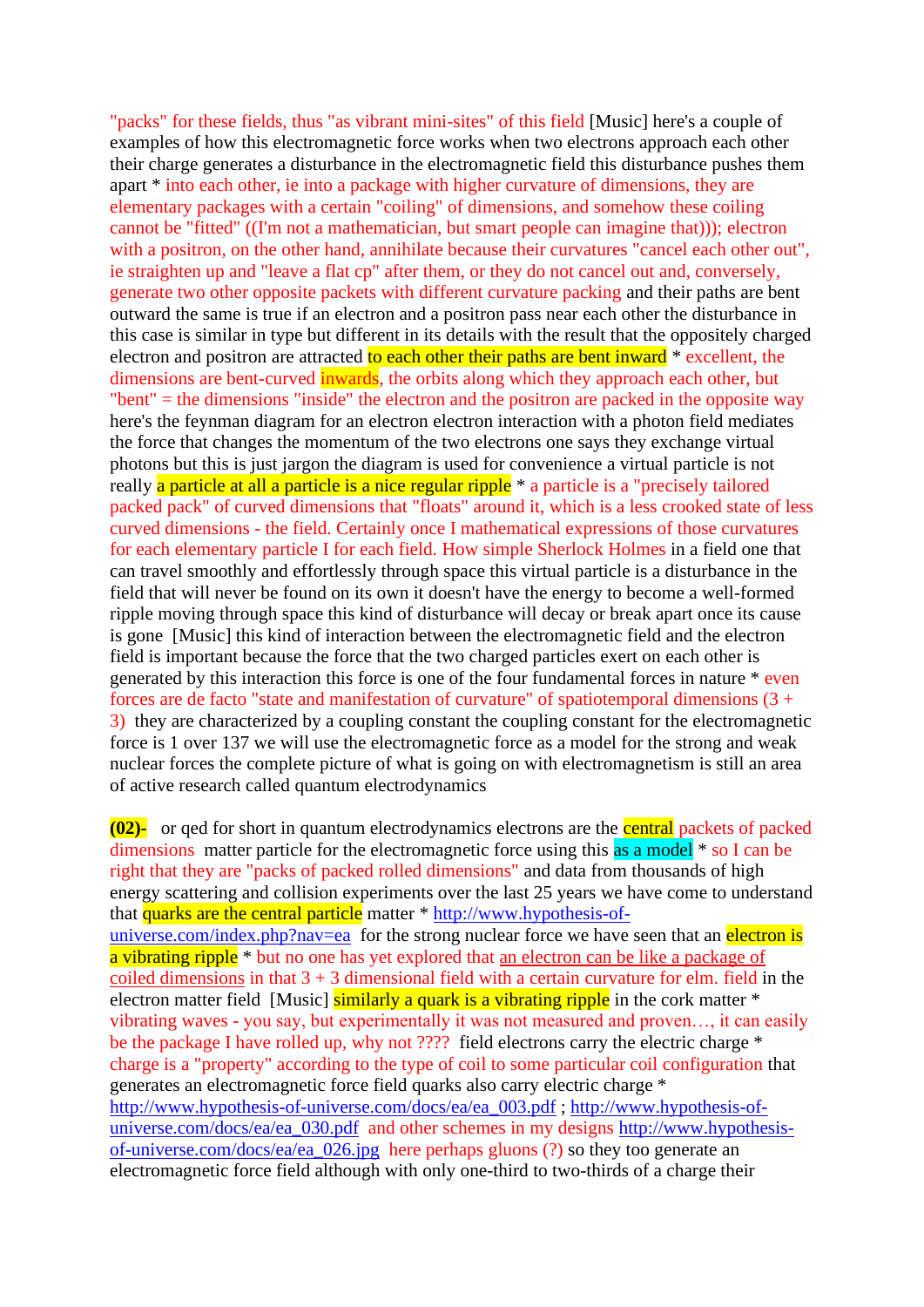electromagnetic force field is weaker than the electrons but it turns out they also carry a different kind of charge we call color charge this charge generates a gluon force field this is a significant difference and we'll cover it in more detail shortly we have seen that an accelerating electron creates a vibrating ripple in its electromagnetic field called a photon similarly an accelerating quark creates a vibrating ripple in its gluon field called a gluon and like photons gluons are massless spin-one particles making them bosons and where photons can accelerate electrons gluons can accelerate quarks and where an energetic photon can create an electron anti-electron or positron pair an energetic gluon can create a cork anti-cork pair and where interacting electrons disturb the electric field in a way that creates virtual photons that exert the force of the electromagnetic field the em force interacting quarks disturb the gluon field in a way that creates virtual gluons that exert the force of the gluon field the strong nuclear force note that the em force can be attractive or repulsive depending on the charge but the strong force is always attractive so we can now add the gluon to our standard model of particle physics one of the key differences between the em force and the strong force is that the em force involves an electromagnetic force field whereas the strong force involves a gluon force field you'll recall from our previous chapter on elementary particles the quark theory predicted the existence of the omega particle which was eventually discovered one of the particle configurations turned out to have three strange quarks [\\*http://www.hypothesis-of-universe.com/docs/ea/ea\\_006.pdf](http://www.hypothesis-of-universe.com/docs/ea/ea_006.pdf) [Music] like two electrons in the ground state orbital for atoms this presented a problem these are fermions and follow the pauli exclusion principle so an extra property was needed to explain the combinations for electrons it was spin with two values up or down for quarks it was color charge with three values red blue or green the fact that no charge has ever been seen in the mesons and hadrons made from quarks indicates that the three charge colors neutralize each other in these configurations this led to the idea to use red green and blue because they neutralize each other when combined our rule for allowing quark combinations was that they had to add up to a whole unit of electric charge we can now add the rule that they have to add up to no color charge at all another even more dramatic difference is that gluons carry color charge as well as quarks where quarks carry a red green or blue charge gluons carry two charges one is a color and the other is an anti-color here's an example of how this works we have two quarks one with a green charge and another with a blue charge when the green quark disturbs the gluon field it creates a gluon this gluon carries away a green charge and an anti-blue charge this turns the green quark blue when the gluon encounters a blue cork it is absorbed and the gluons anti-blue and green charge turns the blue cork green the actual functioning of the cork gluon relationship follows the mathematical model called SU-3 the math was invented in the late 1800s and was the foundation for today's abstract algebra a hundred years later it turned out to be very useful for particle physics but using color is quite helpful in fact the study of quarks gluons and their color charges is called quantum chromodynamics or  $QCD^* \leftarrow I$  do not comment on this interpretation of the whole paragraph, because I have it kept separately as an elem structure. particles from space-time dimensions - see HDV [http://www.hypothesis](http://www.hypothesis-of-universe.com/docs/ea/ea_006.pdf)[of-universe.com/docs/ea/ea\\_006.pdf](http://www.hypothesis-of-universe.com/docs/ea/ea_006.pdf) for short it is a very active area of research and changes in our understanding are expected as we learn more our very idea of what a proton looks like has now shifted from a point particle to a three-part particle ? shouldn't it be the expression that the shape contains three dimensions? to a whirlwind of elementary particle activity in fact it is very difficult to distinguish between the disturbances that represent virtual particles and disturbances that represent actual particles in a plasma like this but for our purposes we can view a proton as a cloud of gluons holding three quarks together and again the vision of physicists does not deviate significantly from HDV - on the contrary, the "cloud" will certainly be a "ball of packed dimensions" of  $3 + 3$  spatio-temporal quantities.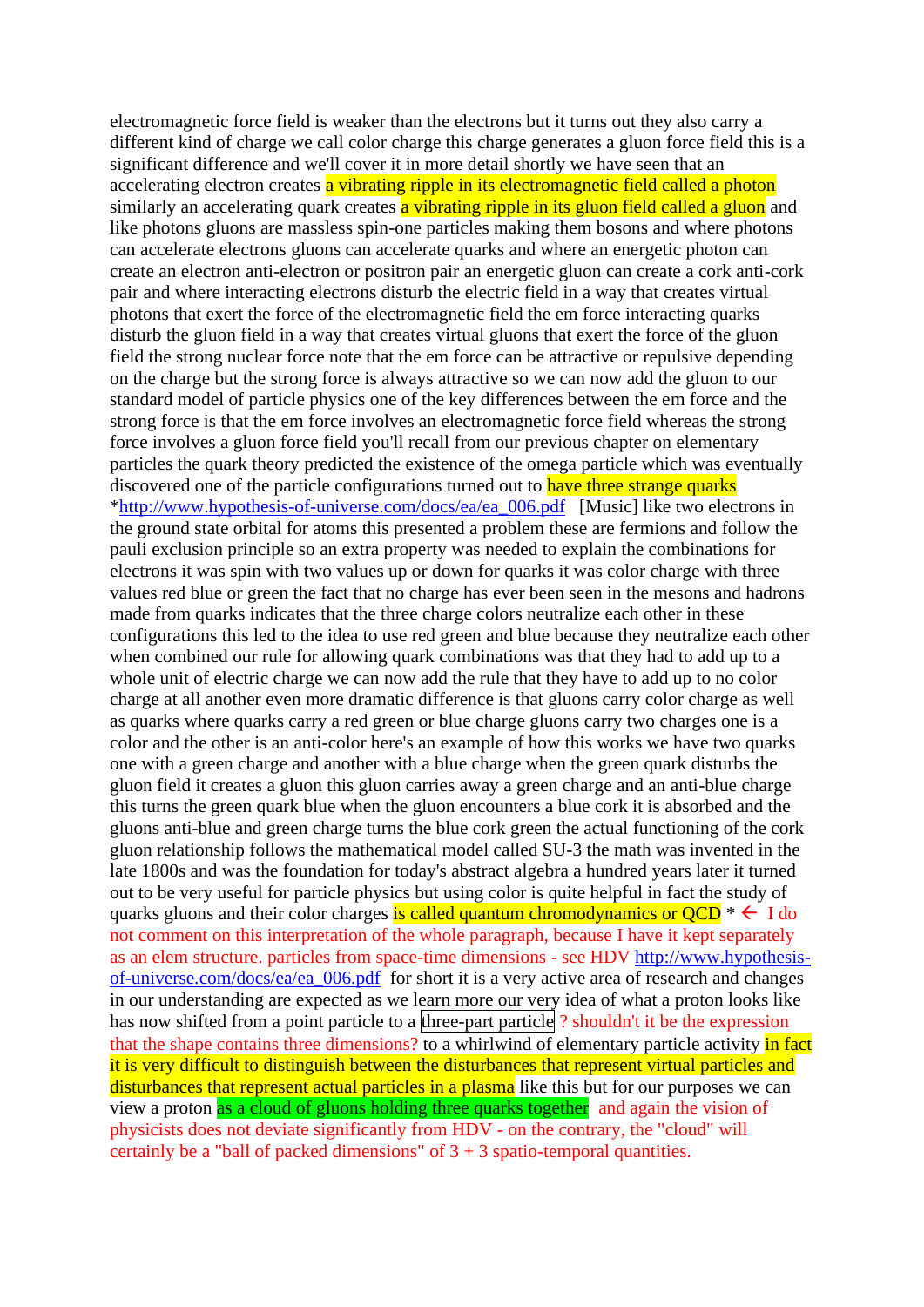**(03)-** [Music] another significant difference between the em force and the strong force is that the coupling constant for the strong force is 137 times stronger \* I once researched this (1983- 4) I did not find a reason... but I was "close". and most importantly where the **elm force** decreases with distance the strong force increases with distance as the distance between quarks grows to the diameter of a proton \* the deep essence of this phenomenon will again be in the "curvature", in the way of curving dimensions, ie what is the "geometric curve" that presents the "force" the strength of the force approaches 18 tons imagine 18 tons focused on such a tiny spot this makes it virtually impossible to separate quarks in fact with a force that strong the energy it takes to separate two quarks in \* čili prakticky nelze změnit křivost dimenzí lokality ve které se nachází ty dva kvarky a hadron is greater than the energy it takes to create two new quarks \* or practically cannot change the cursions of the locality dimension in which there are two quarks so before we reach separation energies new quarks are created instead these new quarks immediately combine to create new hadrons one last item on the strong force answers the question i raised at the end of our segment on the atom what holds the protons together in the nucleus in 1934 the japanese physicist haraki yakawa made the earliest attempt to explain the nature of the nuclear force according to his theory a particle was being shared between nucleons like molecules share electrons between atoms to bind them together he even calculated the mass of this particle we now know as a pion the shared particle is attached to both protons the situation is similar to two people pulling on a ball each person exerts a force on the ball and the effect is as if each exerted a force on the other here's a two proton example of how we think it works first in one of the protons an energetic gluon spontaneously creates a down quark anti-down quark pair next the pion drifts into the other proton and the anti-down quark annihilates a down quark leaving the other down quark to take its place the diameter of a proton is 1.662 femtometers at a separation of less than a half a centimeter the nuclear force is repulsive this prevents nucleon collapse it then becomes attractive over a short range peaking at 1.3 femtometers with a force much stronger than the electromagnetic repulsion and it becomes negligible by around three femtometers where the electromagnetic repulsion takes over the proton is key to helping us understand the origin of mass the only stable elementary particles in the proton with mass are the two up quarks and one down quark their tiny masses constitute only one percent of the mass of the proton 99 comes from the energy of the fields and motion of the moving parts following the famous E equals m c<sup>2</sup> so it is quite accurate to say that confined energy is the origin of mass we'll bring this point home when we get to the higgs boson the weak nuclear force or weak interaction is responsible for radioactivity for example beta radiation ejecting electrons and neutrinos it's the force that turns a neutron into a proton unlike quantum electrodynamics in quantum chromodynamics there is no separate matter field that creates a particle with a weak force charge sometimes called weak isospin or weak hypercharge instead all fermions already have this charge including electrons quarks and neutrinos like accelerating electrons and quarks create vibrating ripples in their respective force fields called photons and gluons accelerating electrons quarks and neutrinos can create vibrating ripples in the weak hypercharge field called z particles [Music] and where photons can accelerate electrons [Music] and gluons can accelerate quarks z particles can accelerate neutrinos and electrons and quarks because they all carry the weak charge but for the weak hypercharge there are two additional particles called w minus and w plus like the gluon carries color charge W minus carries a negative electric charge equal to the charge of an electron and w plus carries a positive electric charge equal to the charge of a positron the Z particle has no charge at all they are all spin 1 particles making them bosons \* Spin again is a certain embodiment of curvature of dimensions in the package they are the force particles for the weak interaction just like the photons and gluons can create matter antimatter particle pairs the w and z bosons can create matter and antimatter particle pairs and like interacting electrons and quarks disturb their respective force fields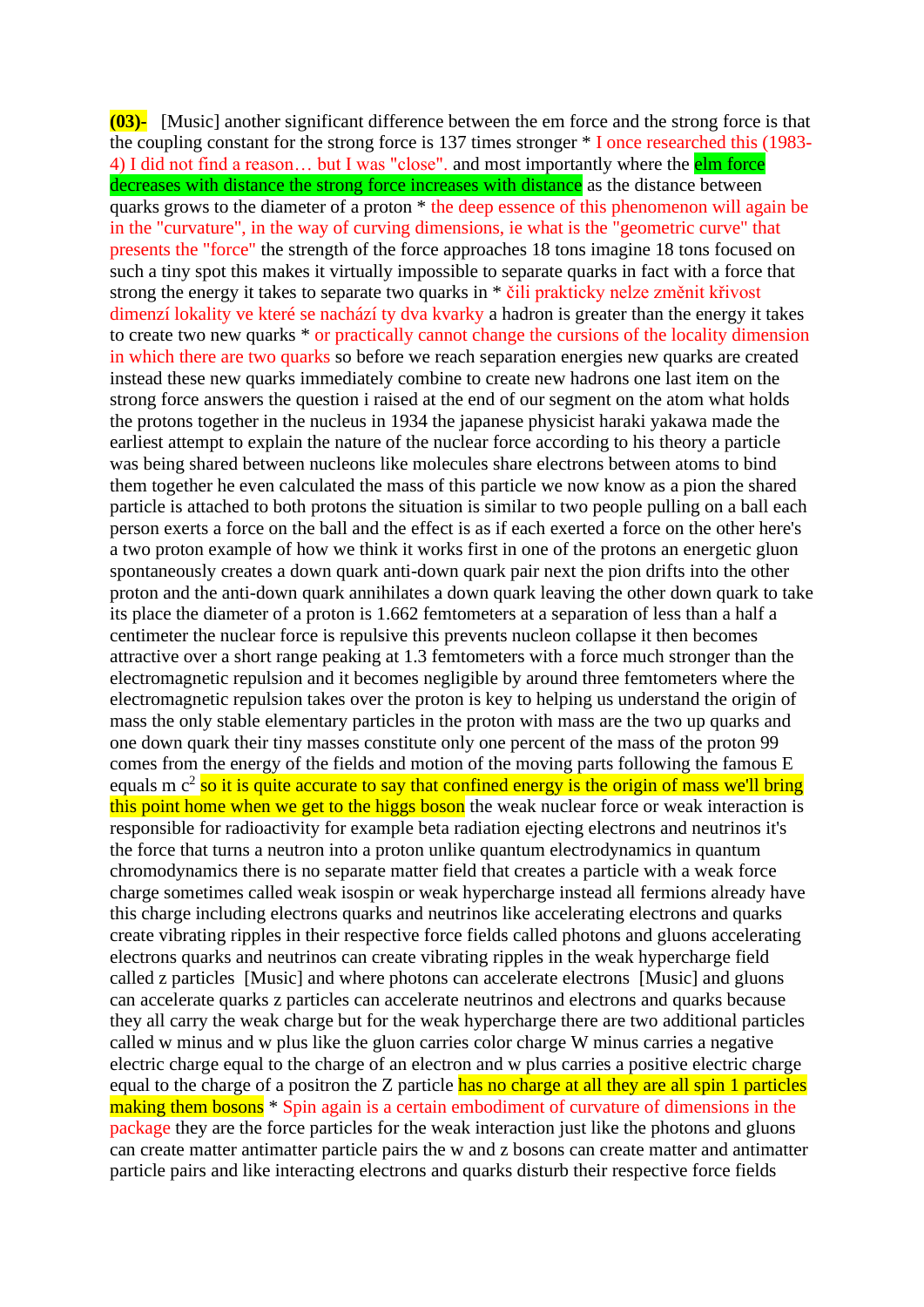creating virtual photons and gluons that exerts the force of their fields interacting particles carrying the weak hypercharge disturb the weak hypercharge field creating virtual w and z bosons that exert the force of the field the force can be attractive or repulsive depending on a variety of circumstances we call it the weak force because its coupling constant is 3.3 million times smaller than the strong force coupling constant and unlike massless photons and gluons these particles are massive around 50 times more massive than an up quark and 160 000 times more massive than an electron this makes the range of the weak force around 1 tenth of one percent of the diameter of a proton all the force particles actually exert a force on their respective matter particles but the weak force

**(04)-** has a unique additional capability it can change one flavor of quark into another or one type of lepton into another the idea that a force field particle can cause a matter field particle to decay ie transform into another particle was a new one we'll use **beta decay** from our radium to polonium \*,<http://www.hypothesis-of-universe.com/index.php?nav=ef> energy experiment to help illustrate how this works the process consists of two phases the first phase is similar to the way an electron emits a photon when it drops to a lower energy state in an atom here a down quark drops to the lower energy up quark and emits a w boson that carries away the energy and a full unit of electric charge the remaining quark's charge then goes from minus one-third to positive two-thirds making it an up cork however the mass of the weak field quantum is so large that there is not enough energy in a down quark quantum leap to an up quark to create a fully independent w boson instead what is created is a virtual w boson however in the second phase because there is enough energy in the virtual boson to create an electron and a neutrino it decays into these particles this is possible because both the electron and the neutrino carry the weak hypercharge this is how our radium turned into polonium in our segment on the atom [Music] because of the significant amount of energy needed to produce these massive z and w weak force bosons it wasn't until 1972 that the first evidence for enrico fermi's weak interaction theory was found this event shows a neutrino electron interaction that would require a z boson it was recorded by the gargamel bubble chamber at cern final proof came for z and w bosons when the proton anti-proton collider was built at cern in 1983 here's the standard model with all the stable fermions if we add the excited state versions of these fermions we get the full view all of space is filled with matter fields they can spawn fermion particles as waves this includes all the leptons and the quarks these particles carry one or more charges color charge electromagnetic charge and weak hypercharge particles with a charge fill the space around them with a force field that can spawn force particles when excited by particles that carry their charge these are the bosons the bosons are the force carriers or mediators of all fermion particle interactions this model has had great success in explaining observed natural behavior at the quantum level but there was one serious problem that had to do with the mass of the particles one way to look at it is that it didn't explain how elementary particles acquire mass \* Weight is the "property" of each elementary particle and it does not get the fact that someone (HIGGS-BOSON) gives it to all particles, but it follows from a certain "" prescribed "" topologically uniform configuration of "package" for all particles or given that we know that confined energy generates mass  $*$  ?? What does the author mean: He generates mass or weight ??? Energy cannot generate "mass" is the state of mass another way to look at the problem is that the standard model did not explain how photons no matter how much energy they have confined do not have mass

[http://www.hypothesis-of-universe.com/docs/f/f\\_008.pdf](http://www.hypothesis-of-universe.com/docs/f/f_008.pdf)  $\rightarrow$ Pythagorova věta o energii **E<sup>2</sup> = p 2**  $\cdot$  **c**<sup>2</sup>  $+$  **m**<sub>0</sub><sup>2</sup>  $\cdot$  **c**<sup>4</sup>  $\cdot$  **dt**<sup>2</sup> / t<sup>2</sup> **m . v . x**<sub>c</sub> = **m**<sub>0</sub> **. c**<sup>2</sup> **. t**<sub>c</sub> / **t**<sub>v</sub>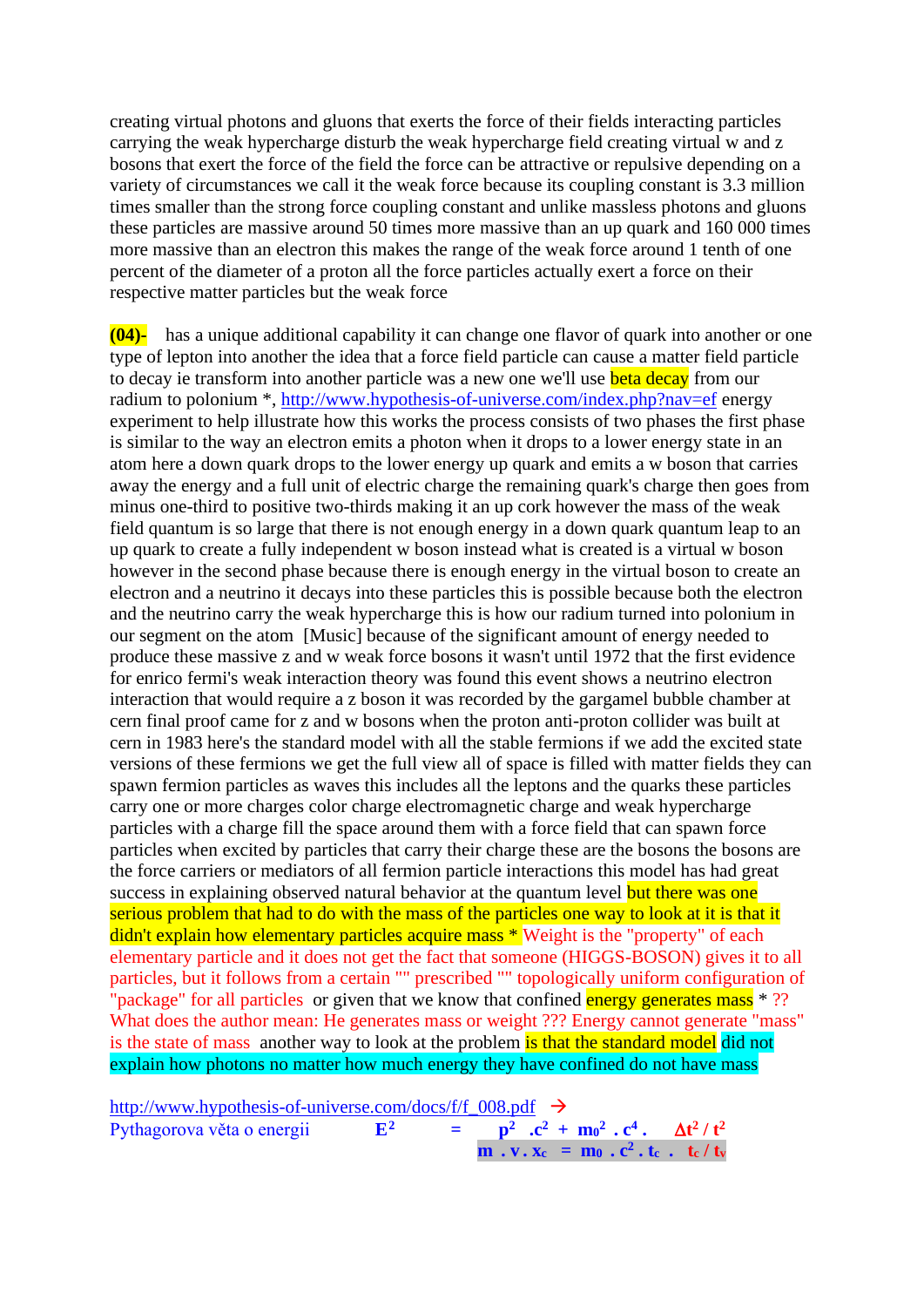[http://www.hypothesis-of-universe.com/docs/f/f\\_010.pdf](http://www.hypothesis-of-universe.com/docs/f/f_010.pdf) ; [http://www.hypothesis-of](http://www.hypothesis-of-universe.com/docs/f/f_039.pdf)universe.com/docs/f/f 039.pdf in classical physics mass is a measure of the inertia \* ??? This is not a satisfied perfect truthful explanation, it is just speculation, of a body the mass of an object causes it to resist a change in its speed or direction the greater the mass the greater the resistance this \* and the resistance lays the resistance.?? This is not a satisfied perfect truthful explanation is codified as force equals mass times acceleration in quantum field theory on the other hand the energy of a quantum is represented by oscillations in its field since both mass and energy are associated with oscillations in the particle field \* Small resumes: Energy quantums oscillate in the particle field. Why do not say that "particle field" is a mousse dimension of timescorial which "oscillation" and this manifestation of foaming is called oscillation "quantity of energy", which is just the variability of the crook dimensions of the foam dimension we can simply combine Einstein's equation for mass energy and Planck's equation for wave energy to calculate the mass \* Wave is there what? Apparently the oscillation? And oscillation is apparently "shake foam dimension of space-time", which is a "dense transformation" of the curse of the environment, the field. Who put the field in motion? A field that vibrates-oscillates, only this has a "quantity, such as energy. But before starting the vibration field, the field is standing ?? and is not quantized ?? a wave the faster a particle is oscillating the harder it is to change its direction or speed so this corresponds to our **normal weight understanding** \* This understanding of the weight (energy), such an understanding of the weight ", does not correspond to the exact formulations of explanation understanding weight by" higgs-mechanism ". Both explanations are very different. And different are the explanation and understanding of the weight of HDV. This is simple, It fits into small sentences: weight is the property of matter. More complicated to explanation with HDV is an explanation of mass (perception of energy) and ploli. The principle of material (fields) is "the dimension of  $3 + 3$  space-time. Each diameter curves of  $3 + 3$  D space-time is "in itself" of the material (elements) or fields. The universe after a large bang does not begin with an imprisoned state in Big-RIP, but it begins with singularity, respectively the space-time area of very-viemi-very crooked dimensions, the site "swimming" in the infinite Euclidovsky flat space room - the new universe launches the existence of bodies Huge twisting dimensions into the "foam", the foaming continues on the pledge scales into the "strain foam", whirling vacuum ", respectively to quark-gluon plasma. Genesis of changes in conditions, thus the changes in the dimensions leads to the start of the flow-flow of time and the start of expanding space-time- better call the space-time unpacking and to start "packaging dimensions" in the foam to accurate packages-kokones-geons that will have properties and behavior of matter. Thus, the curvature of the dimensions changes, either bailed into elemental particles (or atoms, molecules, compounds, etc. Chemistry, biology to DNA) or are unpacked into macro directs, ie. Into intergalactic time-space together with physical fields. Properties such as weight, spin, charge, parity, etc. They are only "frozen" states of certain obstructed bogus dimensions  $3 + 3d$  space-time, which is no longer changed.

To the emergence of matter, fields and their genesis changes in sequence, even the second sequence, ie genesis of laws, rules, symmetry, principles that do not increase the singularity of BIG-BANG, but also born in the flow of time and curve dimensions. [Music] dirac identified the oscillation of a particle between his right-handed incarnations and its left-handed incarnations as a mechanism for fermion mass the faster the oscillations the more energetic the particle the more massive it is it might seem strange a particle changing its spin on the fly but if you recall that particles travel as waves and spin can be viewed as a phase shift in the wave it's not too hard to visualize we'll use electrons as an example a left-handed spinning electron has a spin one-half and carries a weak hypercharge a right-handed spinning electron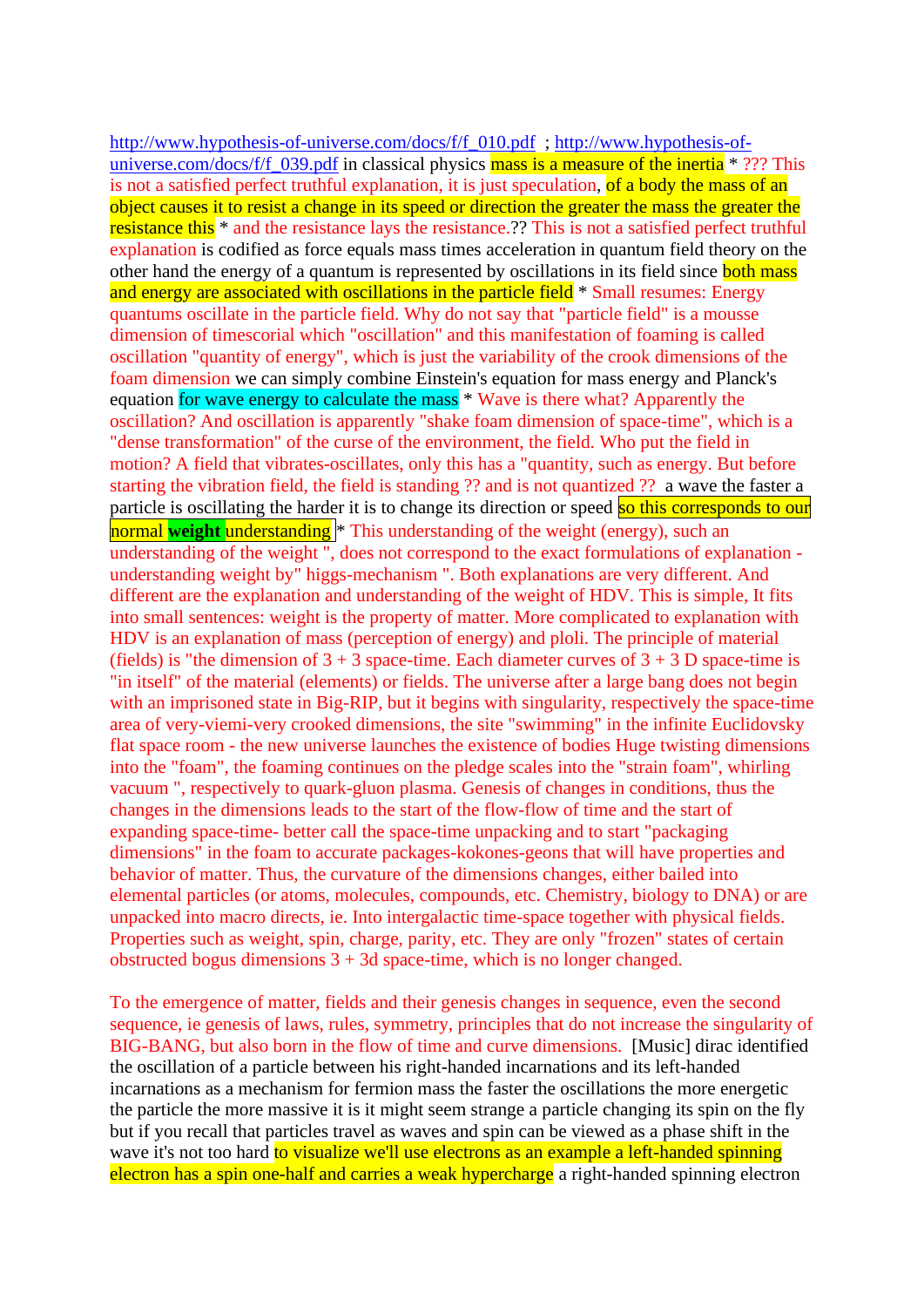has a spin of minus one-half and carries no weak hypercharge \* How did they find out? *so for an electron to switch from left to right it must emit a quantum of weak charge and lose a full unit of spin and for it to switch back it must absorb a quantum of weak charge and gain a full unit of spin* now \* What is the "quantum" of charge? What is the charge made of? how do we quantify it? Here we had a very large problem for particle physics it was understood that a derivative of the z boson was a candidate for the electron spin and charge transition but there was no standard model mechanism for ejecting and absorbing weak hypercharge out of the blue where did it come from and where did the charge go in 1964

**(05)-** n order to resolve this problem Francois Englert Robert brought Peter Higgs and others proposed a new field that permeated all of space now called the higgs field they proposed that this field contained a condensate **of weak charge a condensate** \* that is, they did not search the universe with scientific instruments for factual observational, they proposed on paper an idea (Hell with devils), that is, it is common speculation. I also designed HDV here; ad2) what is it ?? "Condensate" charge is what ??? Charge is a property of matter, ie particles, ie the state of a certain curvature of "selected" dimensions but has the property that adding to it or subtracting from it leaves it the same a particle carrying weak charge could use a weak charged virtual Z boson to move the charge to this condensate without noticeably changing the field and it could which field should not change? before the "higgs field design" or the "higgs field"? That is, human speculation, ideas, not finding reality use the same Z boson mechanism to absorb a weak charge from the condensate without noticeably changing the field this was called the higgs mechanism<sup>\*</sup> this is a very incomprehensible interpretation with the higgs mechanism an elementary particle that carries a weak hypercharge **can oscillate and therefore has mass \*** interesting, by oscillating the element this "gains" mass? and from where ? from what ? and how? and with what? is oscillation a "magic" for mass formation? electrons neutrinos and quarks all carry this charge **and interact with the higgs field so they can oscillate and therefore they have mass**  $*$  So: electrons, neutrinos, quarks are flying everywhere, and suddenly a Higgs field comes from somewhere and a mutual interaction begins? or vice versa? : first the higg-field spreads and electrons, neutrinos and quarks rush into it from somewhere to "catch, gain" mass in the field? photons don't carry weak hypercharge and therefore they cannot interact with the higgs field and therefore they cannot oscillate and therefore no matter how much energy they may have they have no mass the process is a little different from particle to particle and physicists use subtler concepts of durality gauge symmetry and symmetry breaking but **this is the basic idea** you'll note that. The particles that interact with the higgs field are not slowed down the higgs field is not like molasses if the higgs field slowed particles down in any way objects in motion would no longer remain in motion this is not what we see in the real world here's one more important **idea about mass** \* Therefore, the idea of changing, change the idea, and HDV can also be designed. the reason the masses are different for different particles is that the coupling strength of the interaction with the higgs field is stronger for some particles than others increasing the coupling strength is like increasing the stiffness of the spring in a harmonic oscillator it has the effect of increasing the oscillator's frequency and we have already determined that if we increase a particle's oscillation frequency we increase its mass  $*$  and the frequency will increase the power supply we did not have before increasing frequency and stolen to increase weight with that fraction? Or frequency increases herself apart? now we can ask what is a higgs boson we have learned that under the right circumstances excited fields \* What does the "excited field" look like? And who excites him? and what? generate particles this also applies to the higgs field if ?!? it exists it has an associated particle that particle is called the higgs boson so working in reverse if !?! we can find the higgs boson we'll have strong evidence that the higgs field exists and the higgs mechanism is real and the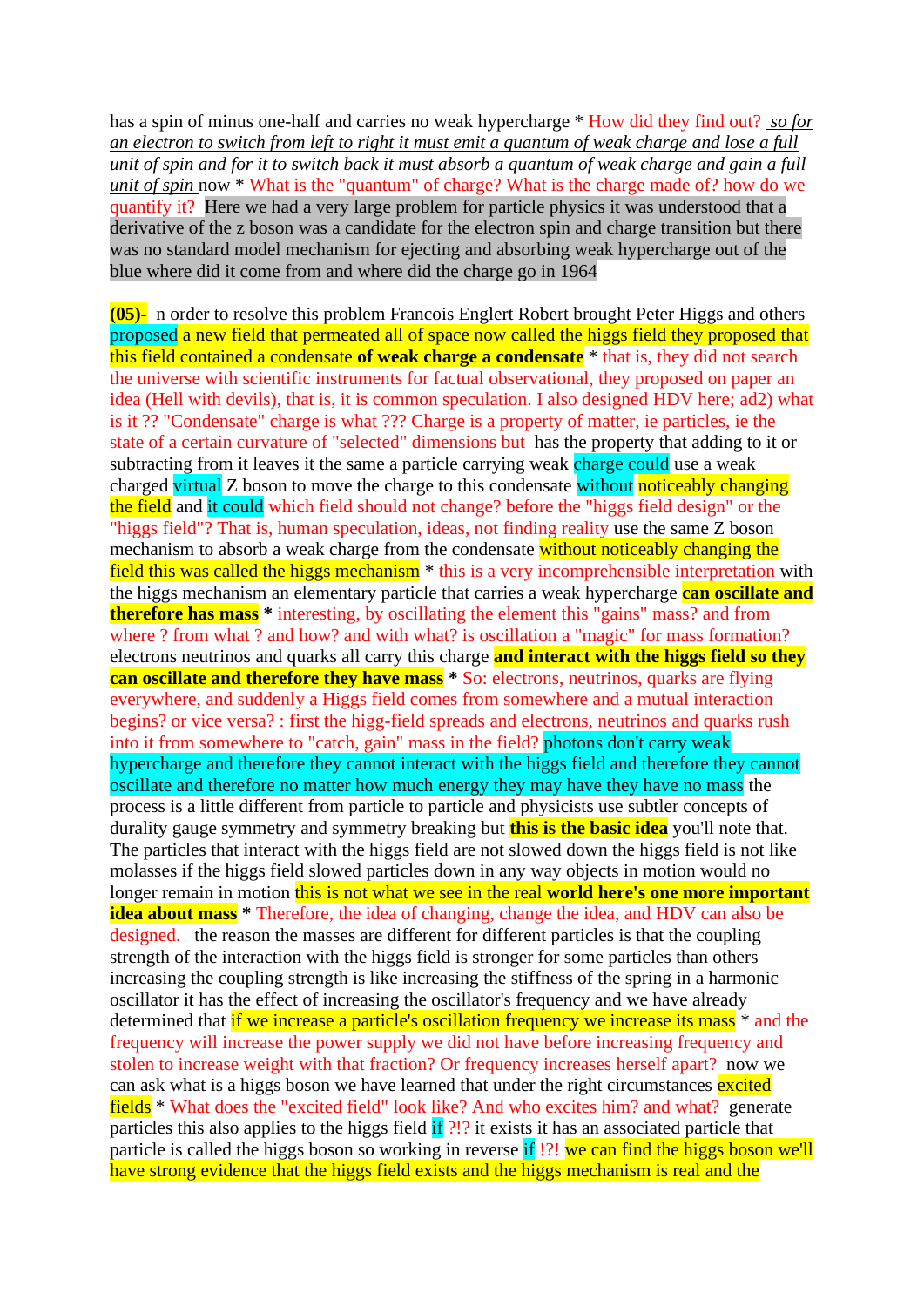standard model of particle physics is correct quantum field theory predicts that this particle's mass should be around 125 giga electron volts with zero spin called a **scalar boson**.  $H''$  note that all the other force particle bosons the photons  $\frac{gluons}{gluons}$  W and Z bosons at a spin of one and are called vector bosons this large mass around 133 times more **massive** \* mass or weight than a proton \* Why are you creating him? Why don't you catch it easily in real-universe, we don't change, we don't change? makes it difficult to form one it takes a great deal of energy at the time the higgs boson was proposed no existing accelerator could do the job this is why the large hydron collider at cern was built this large hadron collider or lhc for short is the world's largest and most powerful particle accelerator here's how it works using hydrogen with the electrons removed proton packs containing billions of protons are accelerated down a linear accelerator like we saw at slack the first booster accelerates the protons to 91.6 percent of the speed of light the protons are then flung into the proton synchrotron they circle here for 1.2 seconds reaching 99.9 percent of the speed of light the protons are then channeled into the super proton synchrotron here they are accelerated to the point where they can enter the large hadron collider here there are two pipes that carry the proton beams in opposite directions each beam is accelerated to 7 tera electron volts that's 7 trillion electron volts and because they are traveling at each other the total energy of a collision is 14 trillion electron volts this ought to be enough to kick the higgs field into producing a higgs boson \*why do you want Higgs-boson when you just need a higgs-field to meet him electrons, neutrin and quarks what do they want to "buy weight"? as the protons approach each other they are traveling at 99.999999 of the speed of light the actual collision creates hundreds of particles –  $jet's$  that scatter out in all directions detecting and measuring the trajectories momentum and energy of each of these particles is the next big step [Music] for cross-checking purposes CERN uses two main detectors one of them is the compact muon

**(06)-** solenoid or cms for short it was designed to search for the higgs boson and dark matter the second detector is called atlas it uses different technical solutions and a different magnet system it is seven stories high we'll take a closer look at this one the detecting components in atlas are each designed to detect different kinds of particles pixel detector and semiconductor tracker contain layers of silicon charged particles passing through the silicon release electrons that flow to millions of microscopic metallic spheres under the silicon layer these are all electronically connected to the computer that keeps track of their path the transition radiation tracker can distinguish between different types of charged particles it contains a large number of tubes filled with gas passing charged particles produce electrons that flow down a wire in each tube different particles produce different currents a strong magnetic field is created around these inner trackers the generated curves and particle paths enable us to calculate the particle's momentum like we did at slack [Music] atlas has two calorimeters like the calorimeter we used in the beta decay experiment they are used to measure the energy of the transiting particles but these two don't use heating water that would take forever the electromagnetic calorimeter measures the energy of photons and leptons like electrons and positrons it contains many layers of lead and stainless steel that absorb the particles between the layers is liquid argon at minus 180 degrees centigrade immersed in the liquid argon is a copper grid passing particles drive electrons to the copper and measuring the number gives us the energy of the particle [Music] the hydronic calorimeter measures the same for hadrons like protons neutrons and mesons [Music] it is a large array of steel and scintillator sheets that create photons when struck by charged particles light fibers carry the light to intensity measuring devices the light intensity gives us a measure of the energy of the hadrons entering the calorimeter at the outer layer is a muon spectrometer with a surface area the size of several football fields in the attached chambers there are tubes also filled with gas [Music] the electrons that are generated by the passing muon drift to the center this enables the system to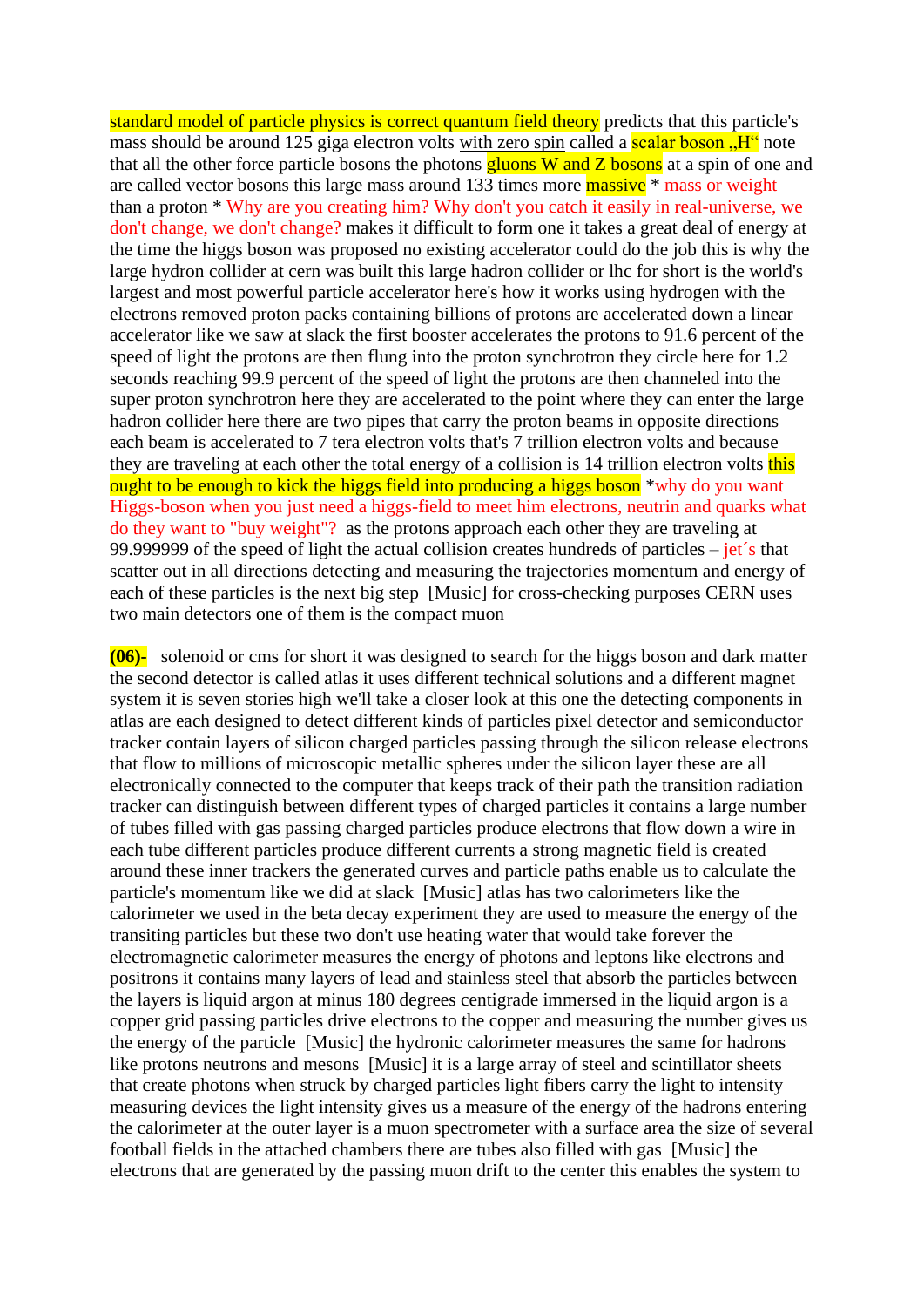determine its track here are a few examples electrons plow through the inner detector leaving a trail before stopping in the electromagnetic calorimeter photons will act the same way in the calorimeter but they do not leave any track through the inner detector since they have no charge protons leave a track but will most likely pass through the electromagnetic calorimeter into the hydronic calorimeter neutrons behave in a similar way but leave no track through the inner detector muons pass all the way through atlas leaving tracks behind in every layer and as was the case with beta radiation neutrinos pass all the way through atlas without being detected at all the lhc produces a billion collisions per second that gives the particles produced by any one collision less than a billionth of a second to clear the tunnel and pass into the detectors but with particles traveling near the speed of light and the radius of the tube being just over three centimeters they are all clear in 10 to the minus 10 seconds [Music] out of hundreds of billions of particles created by a few seconds worth of collisions only a few are massive enough to be interesting but massive particles like the higgs boson itself will decay into lighter particles so rapidly that they never reach the detectors we cannot see them directly but we can detect the lighter particles created by their decay we can then deduce the originating particles by their decay signatures \*( (Even the devil in hell we can't we see directly, but we know that there are because of the hole with line smoke and sulfur) just like we did in the cloud chambers on mountaintops on july 4th 2012 45 years after peter higgs proposed its existence cern announced that one of these interesting particles created in a 2011 collision turned out to fit the decay signature or the higgs boson here's a higgs boson decay into two photons event recorded by atlas in 2016 that illustrates the decay mode for higgs found in the 2011 event orange lines show the trajectories of charged particles as they passed through the inner tracking systems the green and blue cones show jets of particles produced in the collision [Music] the green boxes show the energy deposits in the electromagnetic calorimeter the yellow boxes show the energy deposits in the hydronic calorimeter the longer the box the greater the energy deposited the extremely long

**(07)**- green boxes out of the bottom represent the energy deposited by the two photons created by the higgs boson ?? decay according to the standard model of particle physics there are several ways for a higgs particle to form and to decay through W+- Z and quark particles here is a two photon one it's rare but easily identified\* when it happens as two colliding protons approach each other they overlap then two highly energetic gluons collide creating a virtual top quark and anti-top cork pair this is called gluon gluon fusion these unstable quarks quickly decay into a higgs boson the higgs boson in turn decays into (again \*crumbles\*) ("Does it fall apart? or converted "? For example, neutron "transforms" to proton, electron and anitineutrino and water is "fallen" to hydrogen and oxygen) a virtual top quark and anti-top quark they quickly decay into two high-energy photons it is the photons that were detected by atlas [Music] in our search to find out what is actually happening at that point in empty space outside the magnet we have learned a lot we have discovered that **empty space is a complex entity \***Because time-space on Planckovských scales is wavy, rather foamy, or a very distorted dimension .., therefore, is a "strain vacuum" wearing "dark energy". it can be stretched as seen in the expanding universe it can be bent as understood by general relativity it's filled with various types of matter fields force fields and the higgs field according to the standard model the elements of these fields are quantized massless and almost energy-less and we know that empty space offers resistance to change in these fields for example permittivity and permeability we know that with enough energy the elements of a field can bunch up into localized particles with properties like mass spin and various types of charges that spew out their own field elements into the empty space around them but as much as we've discovered it feels like we're still just scratching the surface the order in the standard model like the order in the periodic table of the elements lends itself to the theory that there is an underlying structure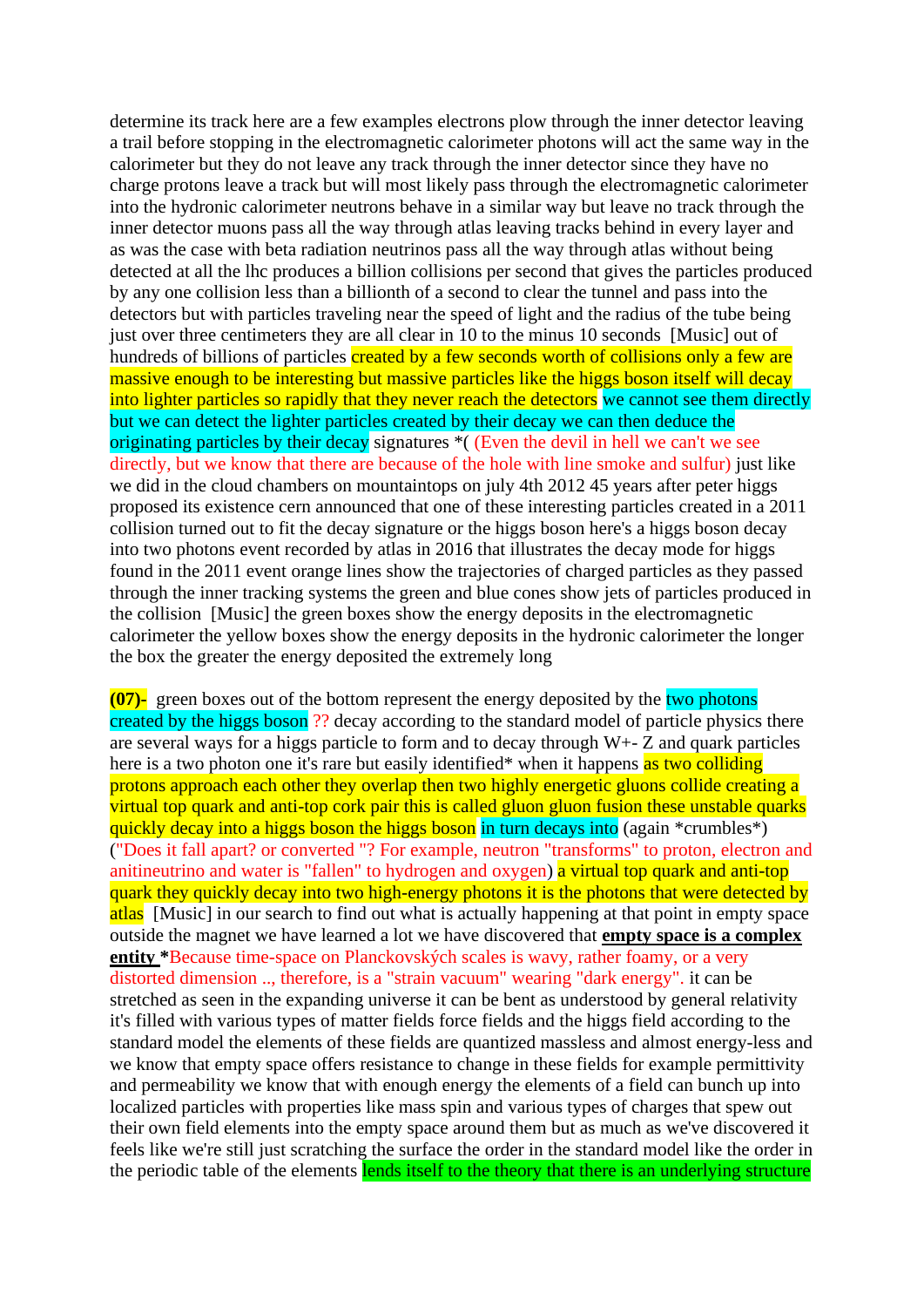yet to be discovered \* HDV - The basic structure for the standard model will (until the physicists understands)  $3 + 3$  dimensional space-time, which is beautifully modeled in its own dimension curve and "fields" and "all elementary particles" style packaging-wrapping dimensions into a ball - for particles And in the wavy surfaces for fields that "swim" as "prescribed" curses, one in the other, float in each other = wear. this along with the mysteries of dark matter and dark energy plus the fundamental incompatibilities with general relativity also speak to a deeper reality loop quantum gravity string theory and supersymmetry are just a few of the candidate theories currently being explored \* HDV is still examined to this day in that vein as we approach the end of our how small is it video book we'll take a look at the smallest that small can get in quantum mechanics there is a minimum length  $*$  (Length = widespread  $=$  line) called the planck length it is over 62 trillion times smaller than a neutrino \* From this perspective Question: When you-physically quantized gravity, "what" you actually quantity? and "What"? what for" ? our smallest elementary particle this planck length is as many times smaller than this dot as this dot is smaller than the visible universe theoretically it is impossible to determine the difference between two locations less than one plank length apart this idea takes us back to our first segment on the microscopic where we saw how light diffraction created the same problem for optical microscopes as we pointed out at the start of our story you can't probe a grain of sand with your finger how are we going to find out what's happening at this plank level the level where the quantized field elements operate this is just one of the many challenges for physicists of tomorrow it should be interesting please take a look at the credit segment it will point to other resources for additional research thank you for watching [Music] 44:38

you

\*\*\*\*\*\*\*\*\*\*\*\*\*\*\*\*\*\*\*\*\*\*\*\*\*\*\*\*\*\*\*\*\*\*\*\*\*\*\*\*\*\*\*\*\*\*\*\*\*\*\*\*\*\*\*\*\*\*\*\*\*\*\*\*\*\*\*\*\*\*\*\*\*\*.

I will still add a summary view to this topic later JN, 29.11.2021

Development of my opinions on Higgse since  $2004 \rightarrow$ 

[http://www.hypothesis-of-universe.com/docs/eb/eb\\_023.pdf](http://www.hypothesis-of-universe.com/docs/eb/eb_023.pdf) [http://www.hypothesis-of-universe.com/docs/eng/eng\\_005.pdf](http://www.hypothesis-of-universe.com/docs/eng/eng_005.pdf)

[http://www.hypothesis-of-universe.com/docs/h/h\\_106.pdf](http://www.hypothesis-of-universe.com/docs/h/h_106.pdf) [http://www.hypothesis-of-universe.com/docs/b/b\\_082.pdf](http://www.hypothesis-of-universe.com/docs/b/b_082.pdf) [http://www.hypothesis-of-universe.com/docs/b/b\\_083.pdf](http://www.hypothesis-of-universe.com/docs/b/b_083.pdf) [http://www.hypothesis-of-universe.com/docs/b/b\\_100.pdf](http://www.hypothesis-of-universe.com/docs/b/b_100.pdf) [http://www.hypothesis-of-universe.com/docs/b/b\\_101.pdf](http://www.hypothesis-of-universe.com/docs/b/b_101.pdf) [http://www.hypothesis-of-universe.com/docs/b/b\\_116.pdf](http://www.hypothesis-of-universe.com/docs/b/b_116.pdf) [http://www.hypothesis-of-universe.com/docs/b/b\\_191.pdf](http://www.hypothesis-of-universe.com/docs/b/b_191.pdf) [http://www.hypothesis-of-universe.com/docs/b/b\\_193.pdf](http://www.hypothesis-of-universe.com/docs/b/b_193.pdf) [http://www.hypothesis-of-universe.com/docs/b/b\\_328.pdf](http://www.hypothesis-of-universe.com/docs/b/b_328.pdf) [http://www.hypothesis-of-universe.com/docs/g/g\\_052.pdf](http://www.hypothesis-of-universe.com/docs/g/g_052.pdf) [http://www.hypothesis-of-universe.com/docs/g/g\\_057.pdf](http://www.hypothesis-of-universe.com/docs/g/g_057.pdf) [http://www.hypothesis-of-universe.com/docs/g/g\\_062.pdf](http://www.hypothesis-of-universe.com/docs/g/g_062.pdf) [http://www.hypothesis-of-universe.com/docs/g/g\\_070.pdf](http://www.hypothesis-of-universe.com/docs/g/g_070.pdf) [http://www.hypothesis-of-universe.com/docs/g/g\\_072.pdf](http://www.hypothesis-of-universe.com/docs/g/g_072.pdf) [http://www.hypothesis-of-universe.com/docs/j/j\\_113.pdf](http://www.hypothesis-of-universe.com/docs/j/j_113.pdf) ; [http://www.hypothesis-of-universe.com/docs/aa/aa\\_175.pdf](http://www.hypothesis-of-universe.com/docs/aa/aa_175.pdf)